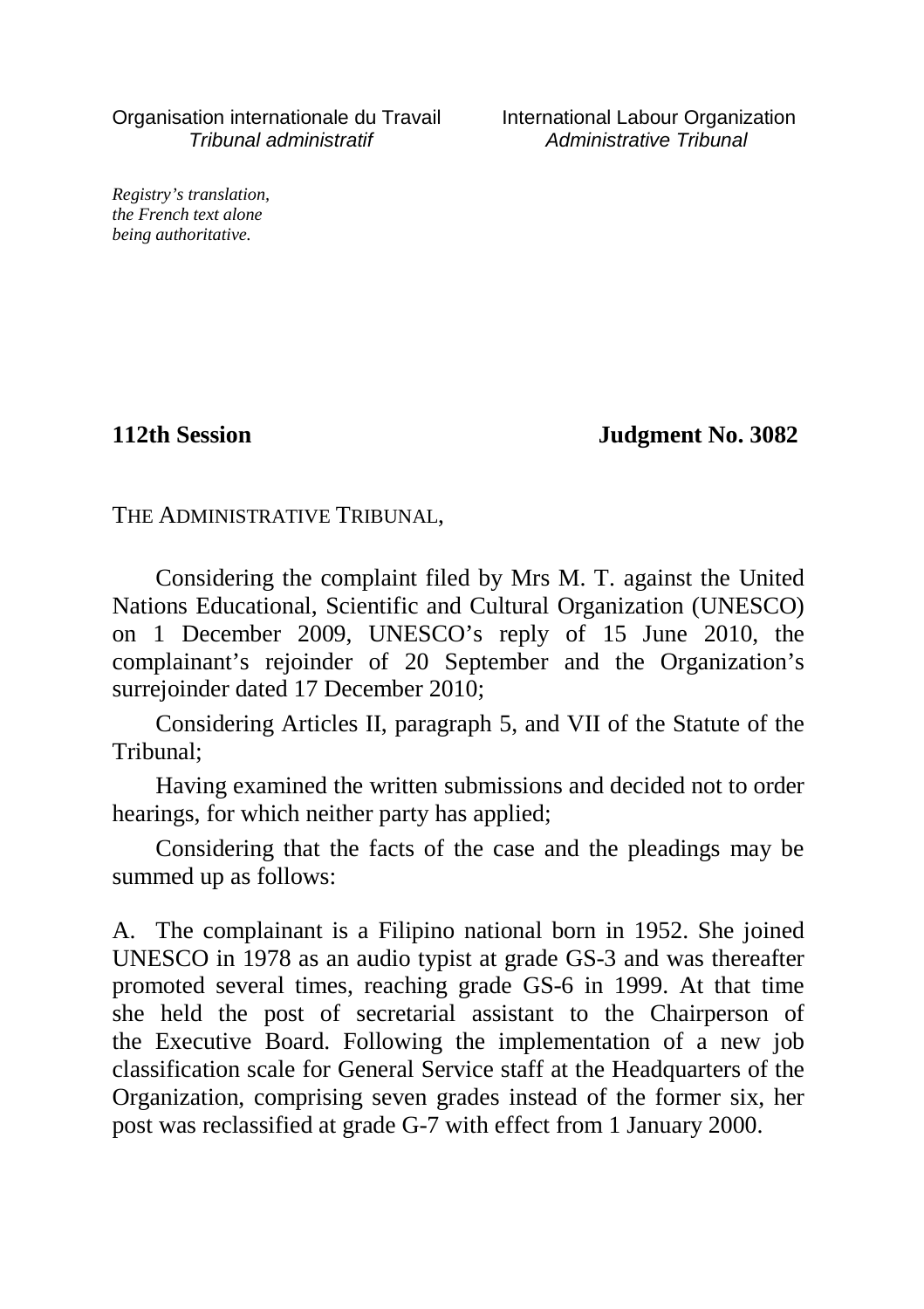In January 2003 the Organization published Administrative Circular No. 2177, entitled "The revised classification standard for posts in the General Service category". The standard was to serve as a basic tool for the Job Evaluation Committee (JEC), which was responsible for examining the grade of posts in the General Service category on the basis of updated job descriptions, before making a recommendation to the Director-General on the classification of each post.

On 16 December 2003 the Director of Human Resources Management (HRM) informed the complainant that the JEC had submitted its recommendations to the Director-General, who had decided that her post should be maintained at grade G-7. On 27 February 2004 the complainant wrote to the Director of HRM contesting that decision and asking that the matter be reviewed in accordance with Administrative Circular No. 2195 of 24 December 2003, establishing the Job Evaluation Recourse Committee (JERC), which was responsible for reviewing internal complaints filed against the reclassification decisions taken on the basis of the revised classification standard. The complainant requested a desk audit of her post and asked to be provided with a copy of the JEC's report concerning her post. The matter was reviewed by the JERC, which heard the complainant and her supervisor on 21 June 2004. It concluded that the post was correctly graded and therefore recommended that it remain at grade G-7. The complainant was informed on 3 November that the Director-General had decided to endorse the JERC's recommendation. The previous day, the complainant's immediate supervisor, the Secretary of the Executive Board, had submitted to HRM a new job description which, in his view, better reflected the complainant's duties. He proposed to modify her job title to "Executive Assistant".

By a memorandum of 3 December 2004 addressed to the Director of HRM the complainant reiterated her request for a desk audit of her post. She stated that the JERC had concluded that HRM should conduct that audit, as it was not competent to consider the issue of reclassification from the General Service category to the Professional category. Following exchanges of communications with the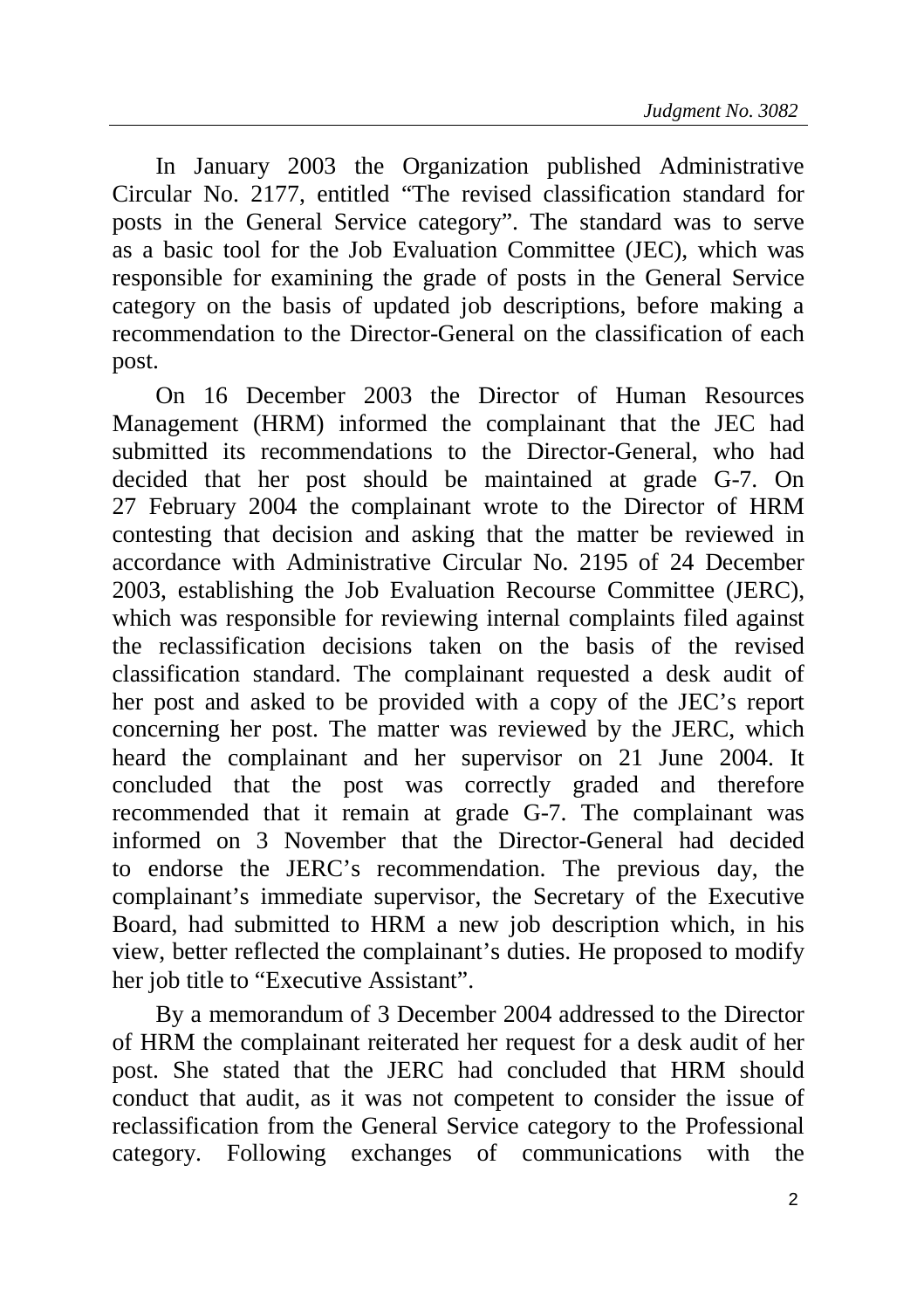Administration, the complainant met with the Deputy Director-General on 31 August 2005 to discuss issues pertaining to the evaluation of her post.

On 23 December 2005 the Deputy Director-General notified her that HRM had completed its assessment of her post and that its grade was correct. Consequently, he had not proposed any change to her administrative situation to the Director-General. On 22 January 2006 the complainant replied that she would file an internal appeal against his decision. The Director of HRM informed the complainant on 16 March that the Deputy Director-General had decided to arrange a desk audit of her post. Following the desk audit, the latter notified her on 20 June 2006 that the Director-General had decided to upgrade her post to P-2 with effect from 1 January 2006. The complainant replied to the Deputy Director-General on 12 July, contesting the date of reclassification, which, in her view, should have been 1 January 2003, since her post had been reclassified in the context of the job evaluation exercise, which had started in early 2003 with the evaluation of her post by the JEC. She also asked to be provided with a copy of the auditor's report.

On 18 August 2006 the complainant filed a notice of appeal with the Secretary of the Appeals Board. In the detailed brief that she submitted to the Board on 29 August 2007, she contended that her post should be graded P-3 "at least", as she had been responsible, since before 2003, for the follow-up of activities on behalf of the Chairperson of the Executive Board and for conducting informal consultations on his behalf. She added that her post was equivalent to a post in the Office of the Director-General, which had been reclassified at P-4 level in January 2006. She also requested that the effective date of the reclassification of her post be 1 January 2003.

In its opinion of 11 December 2008 the Appeals Board considered that it was essential that the conclusion of the auditor of the complainant's post be fully backed by a thorough assessment of each particular element of the post. It also noted that the complainant's first request for a desk audit of her post had been made on 27 February 2004, when she had contested the JEC's decision to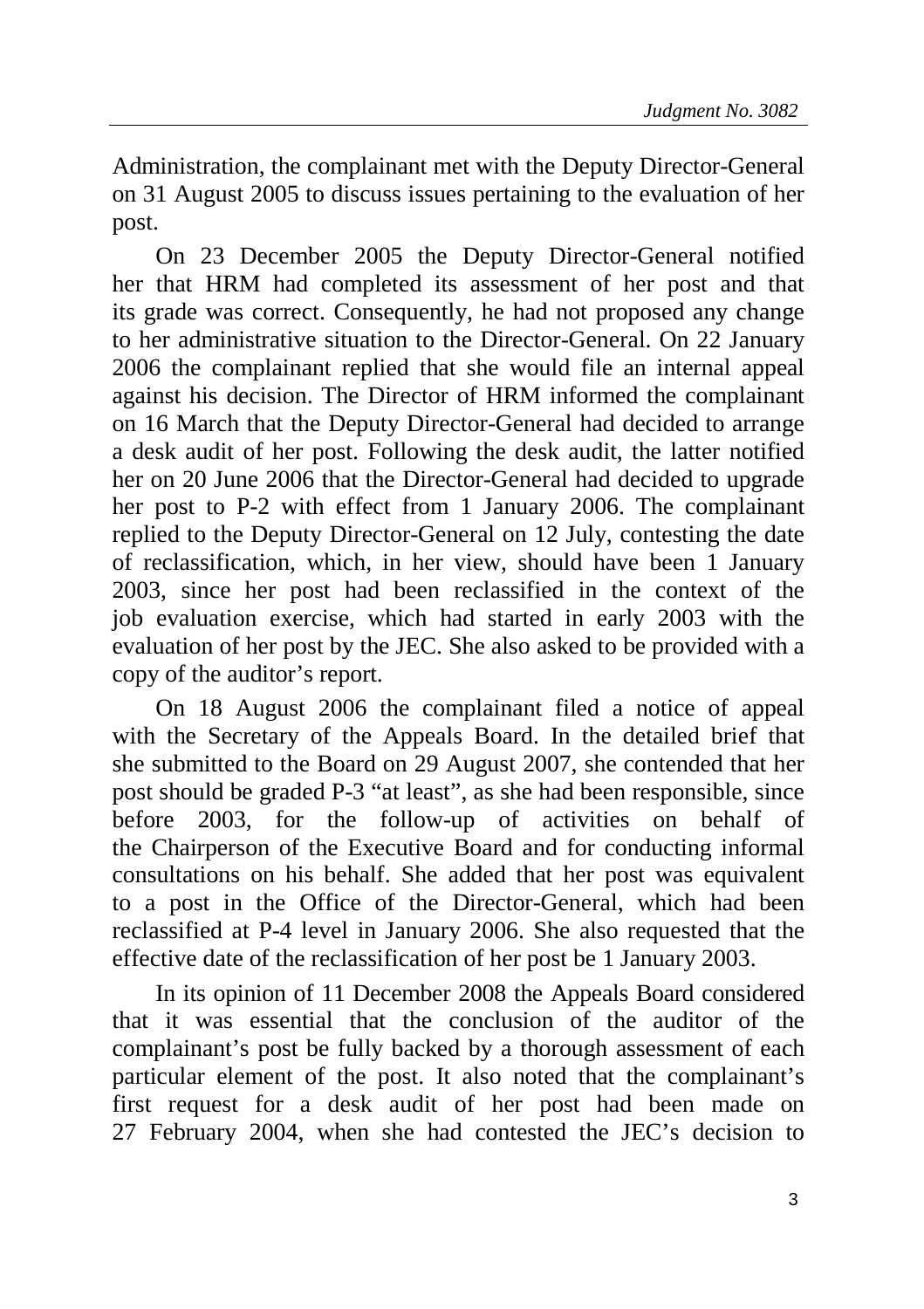maintain her post at grade G-7, and that she had had to reiterate her request several times before the Administration finally arranged for a desk audit in March 2006. According to the Board, the fact that the review of the complainant's post and the desk audit had been carried out in the context of the "Reclassification Reserve Exercise" for 2006-2007 did not mean that the complainant had requested that they should take place within that framework, particularly given that her initial request for a desk audit had been made in 2004; in fact, it appeared that it was the Administration that had taken the decision to proceed in that way. The Board also held that there was a "persuasive logic" in the complainant's contention that the reclassification of her post originated in the job evaluation exercise. Hence, it recommended that a further review of the classification of the complainant's post should be conducted and that, on that basis, the Director-General should determine the "ultimate level" of the post and its effective date of implementation.

The complainant was informed on 19 February 2009 that the Director-General had endorsed the Board's recommendations and that the classification of her post would therefore be reviewed by means of a desk audit. This audit was carried out in May and June 2009 and the auditor issued his report on 1 July 2009 recommending that the complainant's post be confirmed at the P-2 level, but with effect from 2 November 2004. He noted that the duties of the post had evolved over the past 15 to 20 years from a position where the focus was primarily one of secretarial support to one where the focus was broader, covering advisory, facilitative and analytical responsibilities. He added that, although it was difficult to be precise as to the point at which this change became a dominant aspect of the work, the earliest document reflecting that change was the revised job description established on 2 November 2004.

By a letter of 4 September 2009, which is the impugned decision, the Director of HRM informed the complainant that, in light of the second desk audit, the Director-General had decided to maintain her post at grade P-2. He had also decided that, in accordance with paragraph 120(f) of Administrative Circular No. 2191, her promotion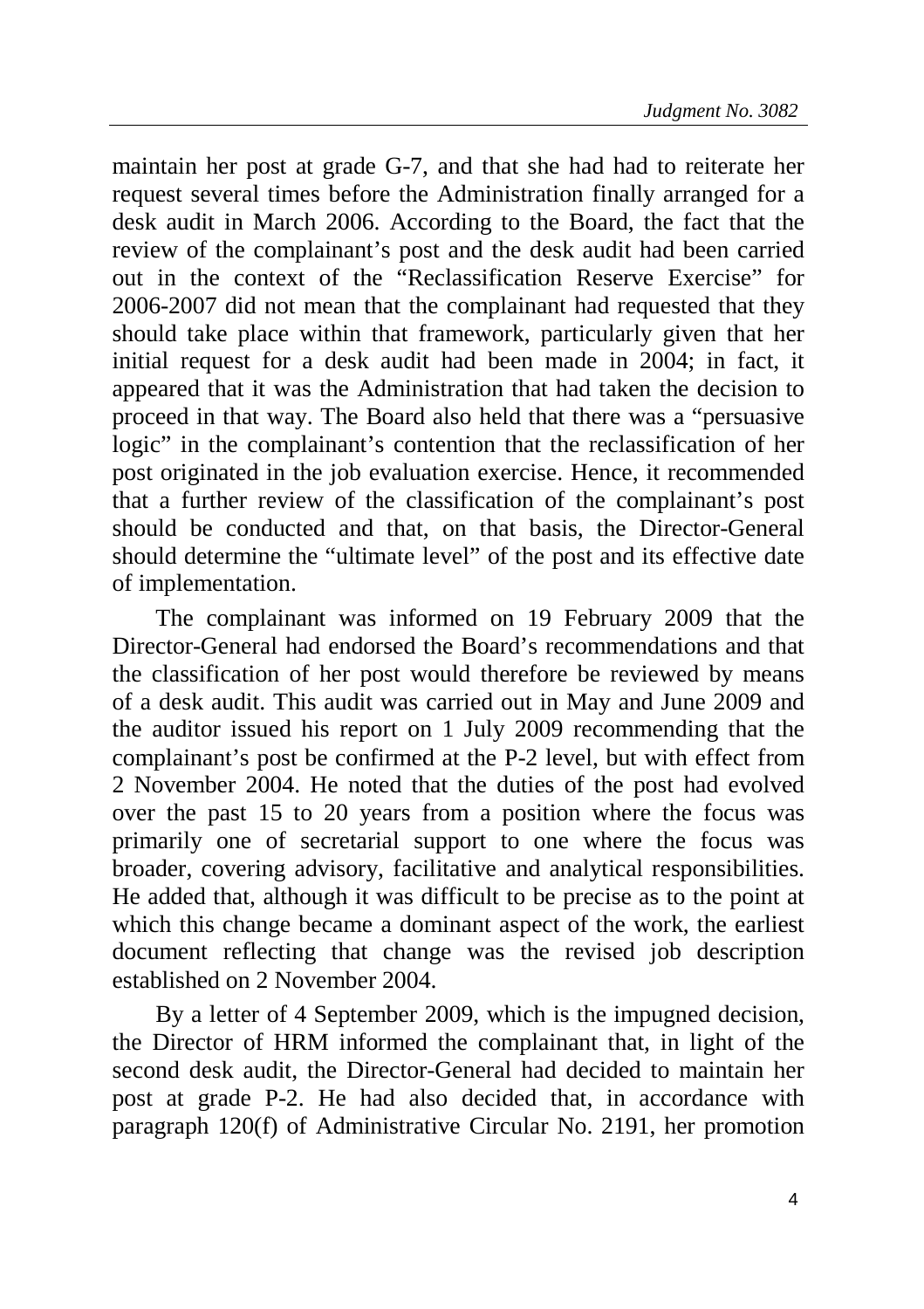to P-2 was with effect from 2 November 2005, as at that time she had been performing functions at the P-2 level for a year.

B. The complainant argues that UNESCO breached the principle of good faith, in particular because the first desk audit of her post was delayed for almost two years. She criticises the lack of transparency in the decision-making process concerning the classification of her post. In particular, she contests the Organization's refusal to provide her with the two desk audit reports concerning her post despite her repeated requests.

In her view, the Organization overlooked material facts and reached a clearly wrong conclusion in deciding to reclassify her post at grade P-2 with effect from 2 November 2004. Indeed, it failed to take into consideration the statements made by former Chairpersons of the Executive Board, who supported her contention that the duties she performed justified classifying her post at a higher grade. She explains that, as she was their assistant, they were in a particularly good position to assess her responsibilities. She also contends that she has been performing the higher-level tasks of her post since 1993, and that the reclassification issue was raised within the context of the job evaluation exercise launched in early 2003.

The complainant asks the Tribunal to quash the impugned decision insofar as the Director-General rejected her request to have her post classified at grade P-3 and, in any event, insofar as the date of reclassification of her post at grade P-2 was 2 November 2004 and not 1 January 2003. She also asks the Tribunal to order UNESCO to produce the two desk audit reports concerning her post. In addition, she seeks moral damages in the amount of 5,000 euros and costs in the amount of 4,000 euros.

C. In its reply UNESCO contends that any claims which relate to decisions made prior to 4 September 2009 are irreceivable for failure to exhaust internal remedies and because they are time-barred. It indicates that the complainant did not file an internal appeal against the Director-General's decision of 3 November 2004 to follow the JERC's recommendation to confirm the grading of her post at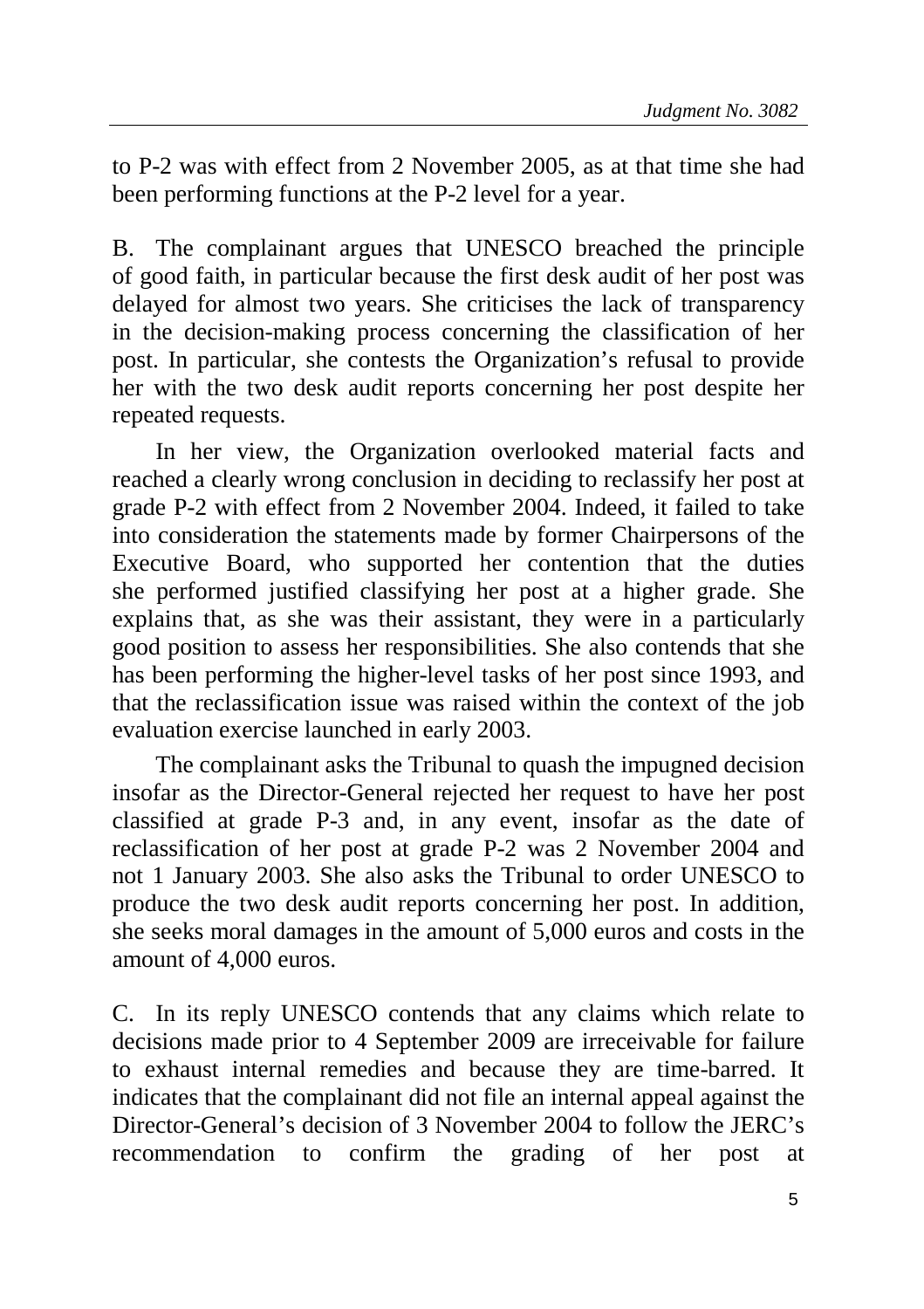grade G-7. It also contends that the Tribunal is not competent to rule on the claim that the reclassification to grade P-2 should be made with effect from 1 January 2003 or to order that the complainant be promoted to grade P-3. Indeed, according to the case law, decisions regarding the classification of posts are subject to only limited review by the Tribunal.

UNESCO asserts that it correctly applied the rules and classification standards and that, contrary to the complainant's allegations, no material fact was overlooked. In particular, the statements of former Chairpersons of the Executive Board to which the complainant refers were duly taken into consideration by the second auditor, whose report was examined by the Director-General before he took his final decision.

The Organization denies any lack of transparency or bad faith on the part of the Director-General or the Administration during the reclassification procedure, stressing that the Director-General agreed to arrange a second desk audit pursuant to the Appeals Board's recommendation. It points out that the complainant was able to express her views throughout the reclassification process and that she was heard by both external auditors. Moreover, both of them recommended that her post be graded P-2. UNESCO adds that the complainant had access to all the necessary information during the internal appeal proceedings, and in particular to the summaries of the desk audit reports. Copies of the full reports are appended to its reply.

As to the date of reclassification of the complainant's post at grade P-2, the defendant states that the decision was made in accordance with Administrative Circular No. 2191 on recruitment, rotation and promotion. It acknowledges that the first classification review of the complainant's post was conducted within the framework of the job evaluation exercise but denies that the desk audits were carried out in that context. The decision of 3 November 2004 marked the end of the job evaluation exercise insofar as the Director-General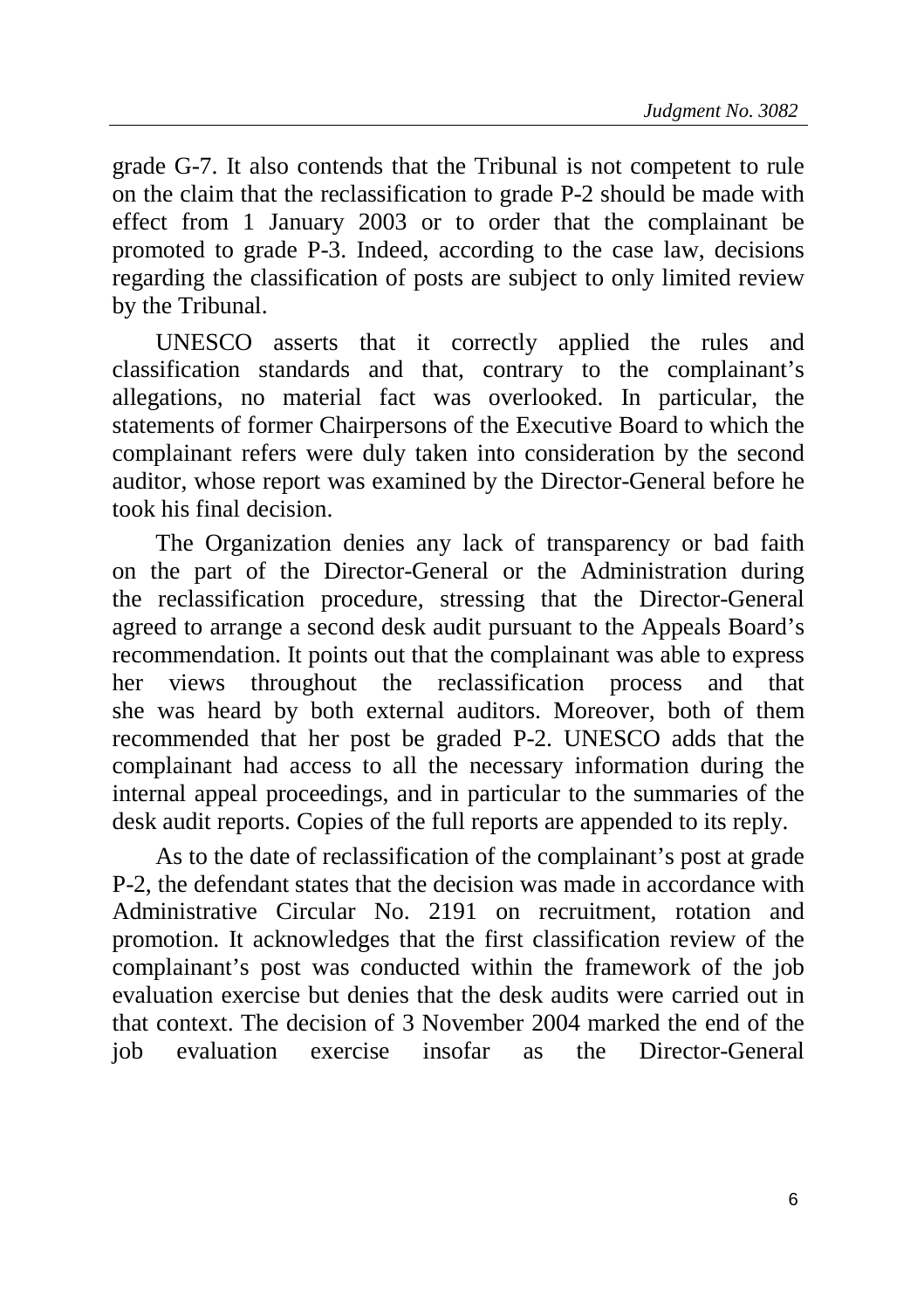endorsed the JERC's recommendation to maintain the post at grade G-7. The decision to reclassify the complainant's post at grade P-2 was based on the job description of 2 November 2004 and was taken within the "Reclassification Reserve Exercise" for 2006-2007, which is different from the job evaluation exercise. The Organization adds that, according to the case law of the Tribunal, it is within the discretion of the administrative authority to determine the time at which a promotion takes place. Thus, the Director-General was entitled to decide that the promotion date should be 2 November 2005.

Lastly, UNESCO submits that the complainant has shown no causal link between the Organization's action and the injury she allegedly suffered. It therefore considers that her claim for moral damages is unfounded.

D. In her rejoinder the complainant points out that the Organization's objection to receivability based on the contention that she did not challenge any decision taken between 3 November 2004 and 22 June 2005 has already been dismissed as irrelevant by the Appeals Board, which noted that she had challenged the Director-General's decision of 3 November 2004 in her memorandum of 3 December 2004.

She maintains that the reclassification of her post at grade P-2 is linked to the job evaluation exercise and not to the "Reclassification Reserve Exercise" for 2006-2007. Indeed, the JERC recommended that her post be evaluated for a possible reclassification to the Professional category, as shown by the rating sheet it established following the hearing of 21 June 2004. Moreover, the above-mentioned Reclassification Exercise started long after she had raised objections with the JERC but her supervisor had decided to list her post under the Reclassification Exercise just in case her contestation failed.

As to her claim for moral damages, she explains that the mere fact that she had to file an internal appeal and then a complaint with the Tribunal because of UNESCO's "inflexible, illogical and inconsistent attitude" with regard to the classification of her post is sufficient evidence of the moral prejudice caused to her by the Organization.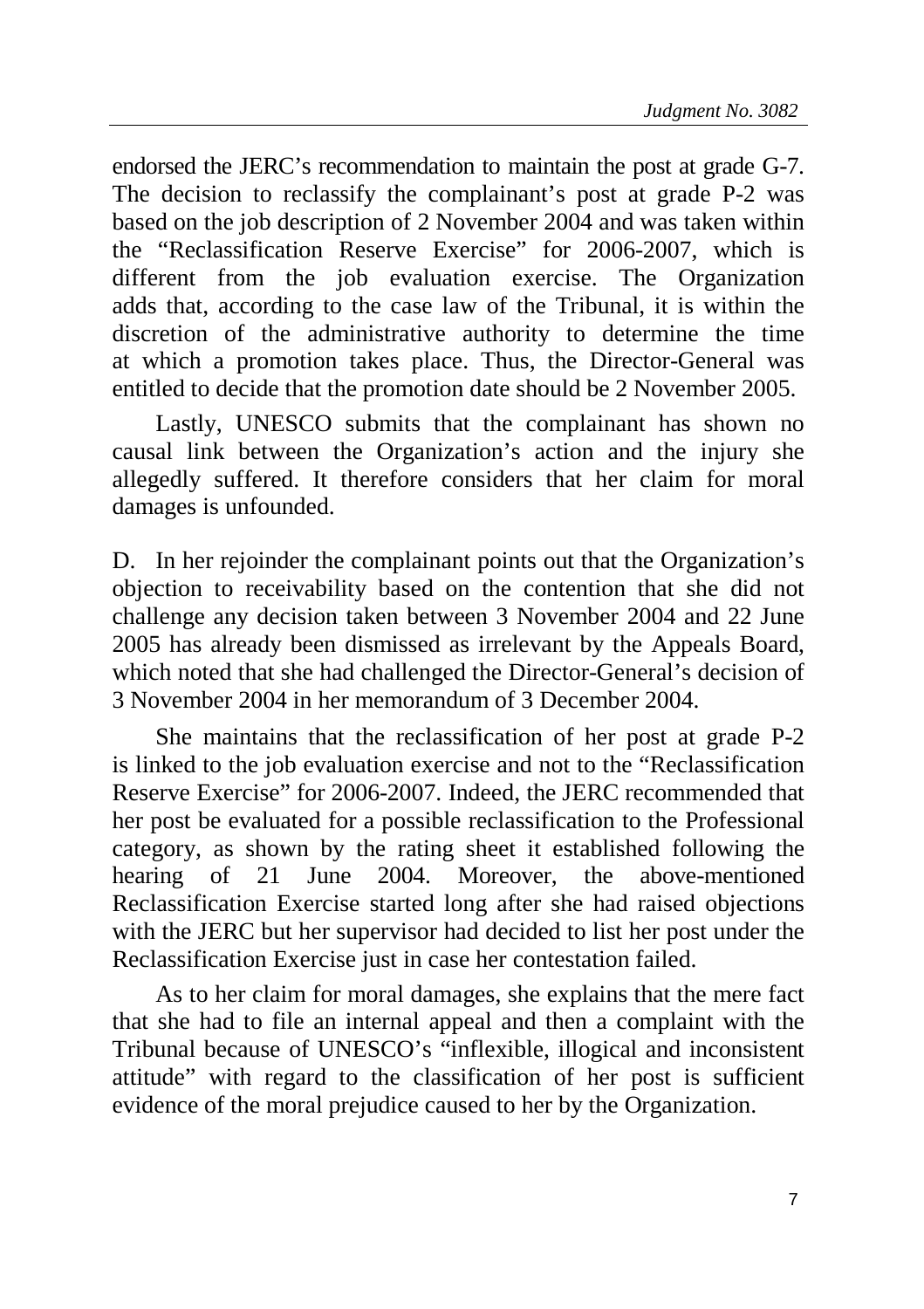E. In its surrejoinder UNESCO submits that the statement on the JERC's rating sheet regarding reclassification to the Professional category refers to the complainant's request and not to the JERC's conclusion. Indeed, on the bottom of the page, the JERC indicated that its assessment showed that the post should be maintained at grade G-7. It adds that the complainant has not shown that the auditors made errors in classifying her post at grade P-2 and not P-3.

## CONSIDERATIONS

1. The complainant joined UNESCO in April 1978 as an audio typist at grade GS-3. In 1992 she was transferred to the post of secretarial assistant to the Chairperson of the Executive Board, initially at the GS-5 level. In 1999 she was promoted to GS-6 because her post had been reclassified.

2. Following the implementation on 1 January 2000 of a new job classification scale for General Service staff at the Organization's Headquarters, comprising seven grades instead of the former six, the complainant's post, SCX-006, was reclassified at grade G-7.

3. When Administrative Circular No. 2177 of 30 January 2003 entered into force, introducing a revised classification standard based on the new scale for posts in the General Service category at Headquarters, the Job Evaluation Committee (JEC), which was set up on the same occasion, recommended that the complainant's post should remain at grade G-7. The complainant was informed by a memorandum of 16 December 2003 that the Director-General confirmed this classification at G-7 and that her administrative situation would therefore remain unchanged.

4. The complainant, who considered that this classification did not accurately reflect the real level of her responsibilities, lodged an internal complaint with the Job Evaluation Recourse Committee (JERC), which had been established under Administrative Circular No. 2195 of 24 December 2003. This complaint was accompanied by a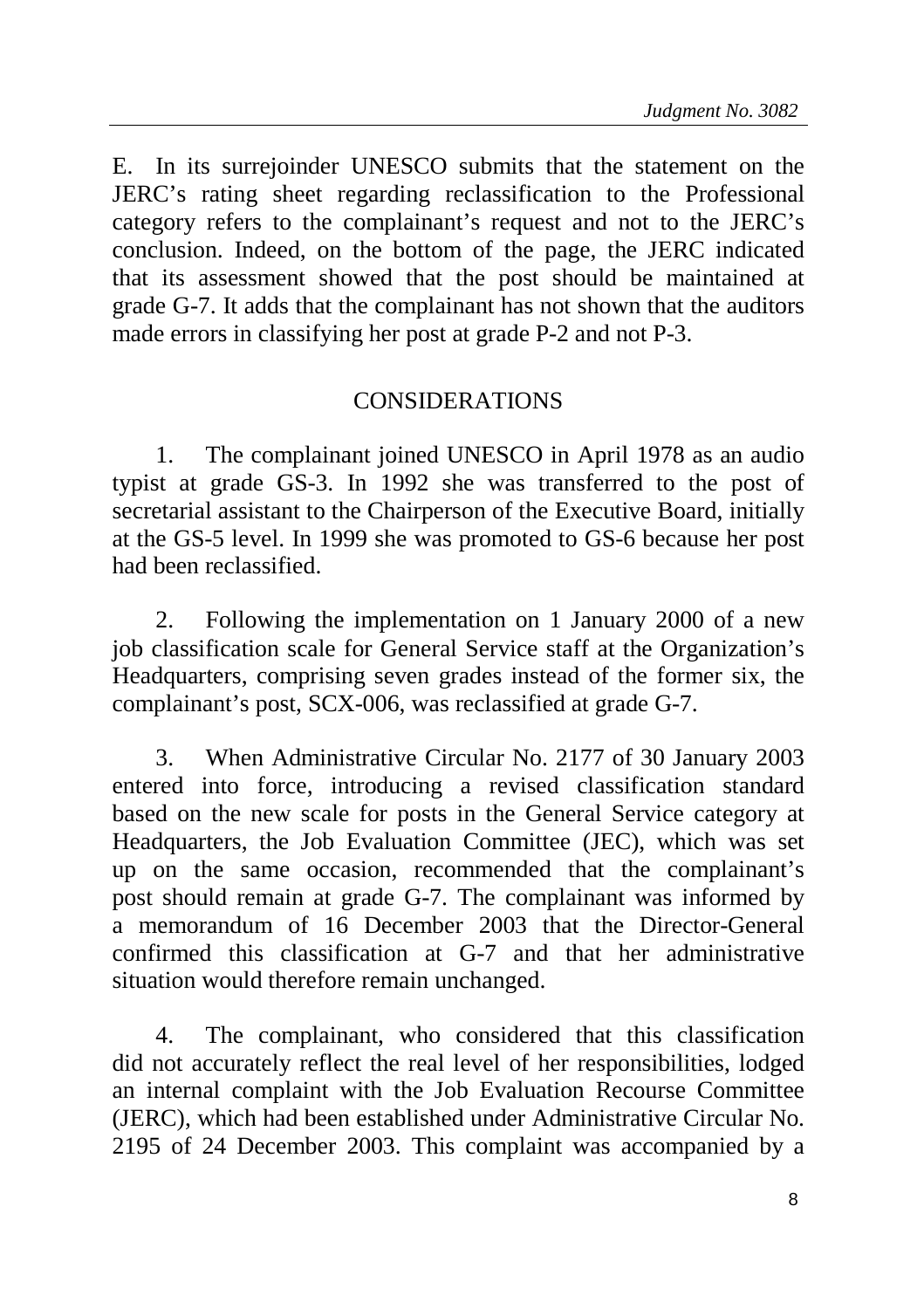request for a desk audit of her post. After having consulted HRM as to whether it might be appropriate to reclassify this post in the Professional category, which HRM considered to be unwarranted, the JERC recommended that the complainant's internal complaint should be rejected. In accordance with the JERC's opinion and without having conducted the audit requested by the complainant, the Director-General confirmed the classification of her post at G-7 by a decision of 3 November 2004.

5. On 3 December 2004 the complainant sent a memorandum to the Director of HRM in which she again asked for a desk audit of her post. Her request was endorsed by the Secretary of the Executive Board who, on 2 November 2004, had drawn up a new job description in which he emphasised the importance of the duties inherent in this post.

6. After numerous exchanges with the Administration, the complainant met with the Deputy Director-General on 31 August 2005 as part of an informal mediation exercise. Having told the complainant on 23 December 2005 that he still did not intend to grant her request for the reclassification of her post, in view of her protests he ultimately agreed to arrange a desk audit, which was carried out on 21 March 2006.

7. By a note of 20 June 2006 from the Deputy Director-General, the complainant was informed that the Director-General had decided, in the light of the audit findings, to upgrade her post to P-2 and that this measure would take effect on 1 January 2006.

8. Since the complainant considered, on the one hand, that her post was in reality at least at the P-3 level and, on the other hand, that the reclassification should in any case have taken effect on 1 January 2003 because it had occurred within the framework of the abovementioned job evaluation exercise and because all the reclassifications resulting from that exercise had taken effect on that date, she contested this decision before the Appeals Board. In its opinion of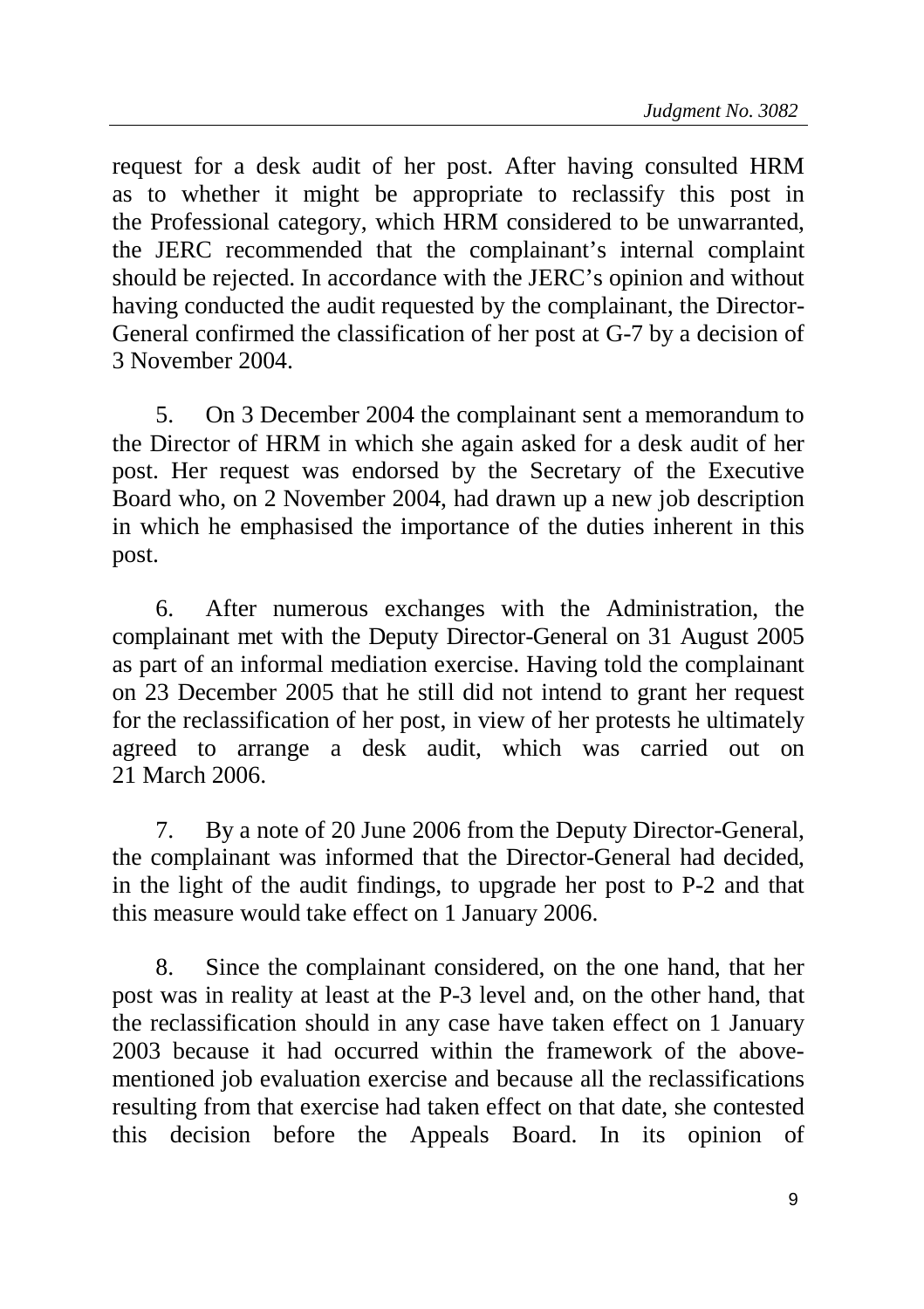11 December 2008, the Board recommended that the Director-General should re-examine the file with regard to those two issues.

9. On 4 September 2009 the Director-General decided to confirm the reclassification of the post in question at the P-2 level, in line with the findings of another desk audit which had been carried out at his request in May and June 2009. He did, however, change the effective date of this upgrading to 2 November 2004, which, by application of the rules governing staff members' entitlement to promotion in such cases, meant that the complainant could be promoted to grade P-2 one year later, i.e. on 2 November 2005.

10. The complainant, who impugns that decision before the Tribunal, continues to challenge both the level and the effective date of her post's reclassification. She also claims compensation for moral injury and costs.

11. In her complaint the complainant asked the Tribunal to order the production of the reports of the two above-mentioned desk audits, because she had received only summaries of them. Since the Organization has appended copies of these reports to its reply, this request has become moot.

12. UNESCO argues that the complainant's claims are irreceivable for several reasons.

13. The Organization first submits that the complainant may not challenge the decision to maintain her post at the G-7 level in the context of the job evaluation exercise which took effect on 1 January 2003, because she did not file a protest within the one-month time limit laid down in paragraph 7(a) of the Statutes of the Appeals Board against the Director-General's decision of 3 November 2004 confirming this classification at the end of the deliberations of the JEC and the JERC. It submits that the complainant therefore failed to meet the requirement set forth in Article VII, paragraph 1, of the Statute of the Tribunal that she should exhaust internal means of redress before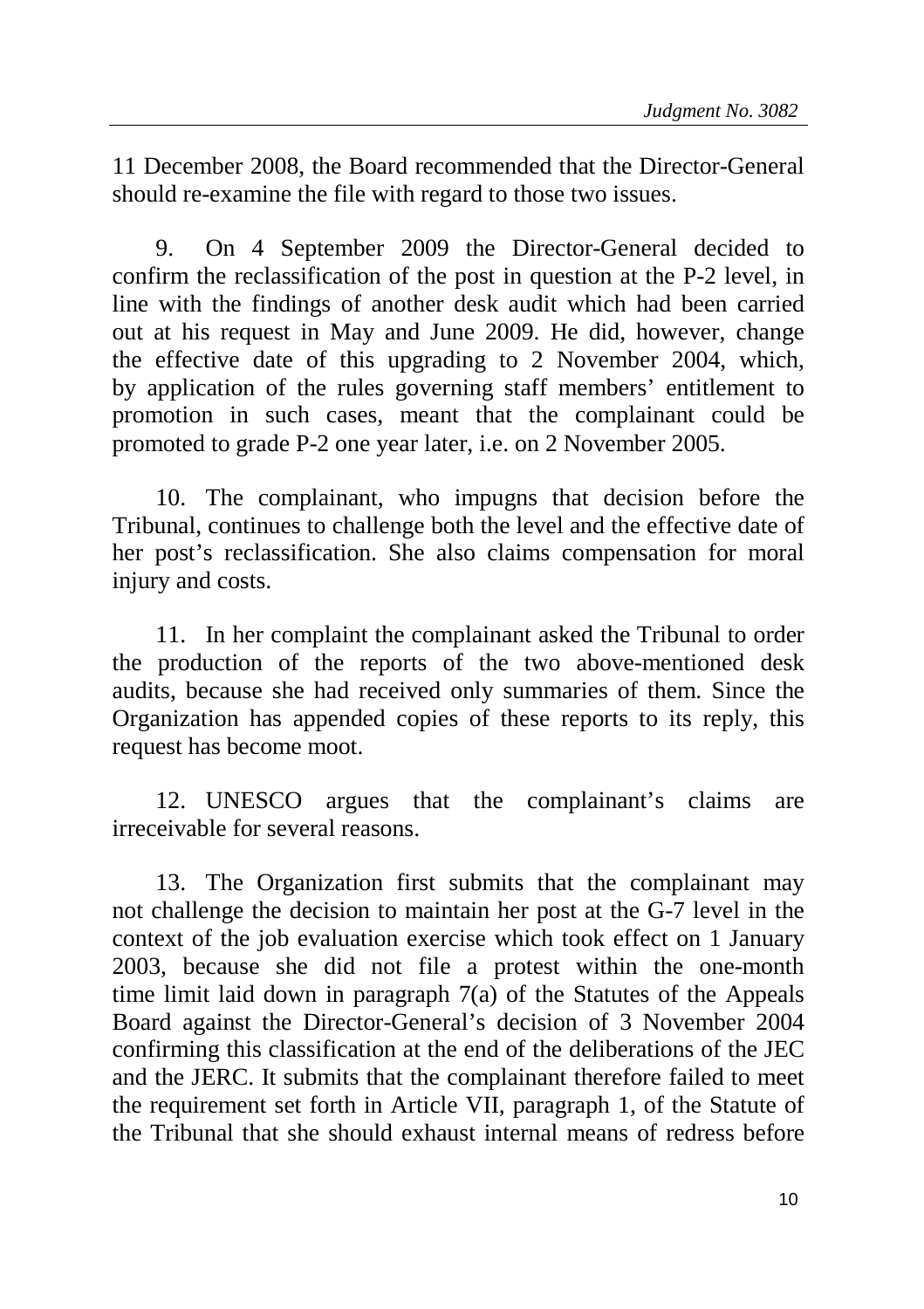filing a complaint with the Tribunal. But the foregoing chronological account of the facts shows that on 3 December 2004, in other words before the expiry of the deadline, the complainant did submit a written request for a desk audit of her post, which she had requested in vain at the time when she filed her internal complaint with the JERC. Although the complainant's memorandum was not formally addressed to the Director-General, its purpose was in substance to contest the reclassification decision of which she had been notified. It must therefore be deemed to constitute a protest against this decision under the above-mentioned paragraph 7(a).

14. It is true that the complainant did not address a notice of appeal to the Appeals Board within one month of the implied rejection of this protest, as she should have done pursuant to paragraph 7(c) of the Statutes of the Appeals Board. But the complainant states in her submissions, without being contradicted on this point by the defendant, that her supervisor had informed her in January 2005 that HRM was re-examining the grading of her post, and it is clear from the evidence that negotiations with the Administration on that subject were ongoing from then until the decision taken on 20 June 2006. According to the case law of the Tribunal, which always seeks to ensure that procedural rules do not constitute traps that may catch out an individual acting in good faith, when an organisation gives a staff member to understand, before the expiry of a time limit for lodging an appeal, that it is re-examining a decision affecting him or her, the time limit is suspended throughout the negotiations with the person concerned (see Judgments 2066, under 5, and 2300, under 4(b)). As the conditions for applying this case law are met in this case, the complainant may challenge the decision of 3 November 2004 which confirmed the grading of her post.

15. The Tribunal further notes that, when the complainant met with the Deputy Director-General on 31 August 2005, she was informed, according to the record of this meeting, that if she wanted to uphold her complaint regarding the grading of her post at G-7 level, she would have to "pursue her interests through the standard appeal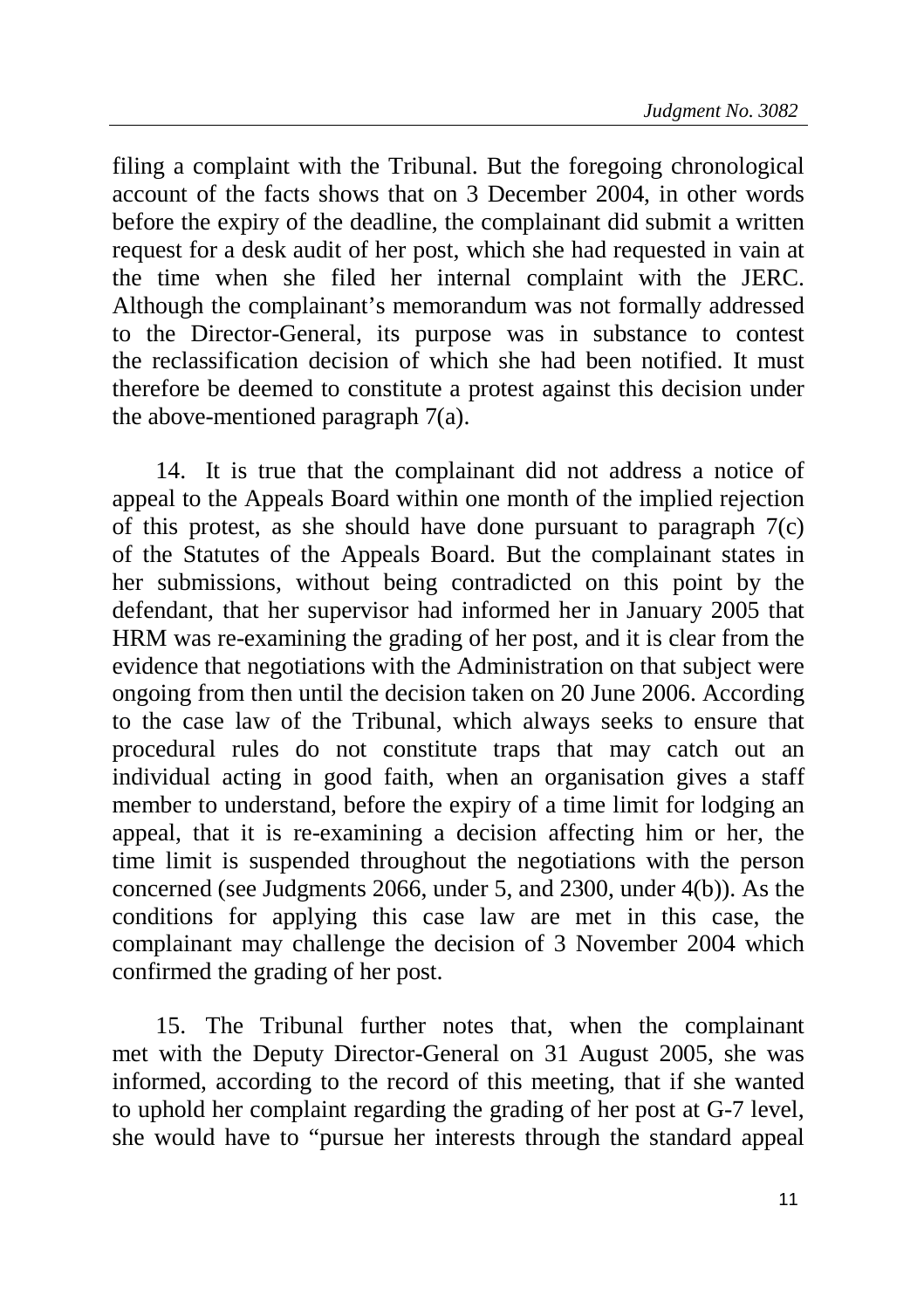process", which shows that the Organization itself was of the opinion that she was not time-barred from doing so.

16. The Organization also argues that the complaint is irreceivable insofar as its purpose is to obtain that the effective date of the post reclassification is changed to 1 January 2003, because the Tribunal itself cannot order a reclassification. Although the latter statement is correct, the Tribunal is nevertheless competent to review a reclassification decision to the extent set forth below in consideration 20 and, if need be, to set it aside insofar as it does not take effect on a given date.

17. Lastly, the defendant submits that the complaint is irreceivable to the extent that the complainant is asking the Tribunal to order her promotion to grade P-3. Suffice it to say that the complainant did not enter any claim seeking such an order.

18. These various objections to receivability will therefore be dismissed.

19. The complainant considers that the impugned decision is unlawful in that it graded her post at the P-2 level and not, as she wished, at the P-3 level.

20. As the Tribunal has consistently held, the grading of posts is a matter within the discretion of the executive head of an international organisation. It depends on an evaluation of the nature of the work performed and the level of the responsibilities pertaining to the post, which can be conducted only by persons with relevant training and experience. It follows that grading decisions are subject to only limited review and that the Tribunal cannot, in particular, substitute its own assessment of a post for that of the Organization. A decision of this kind cannot be set aside unless it was taken without authority, shows some formal or procedural flaw or a mistake of fact or of law, overlooks some material fact, draws clearly mistaken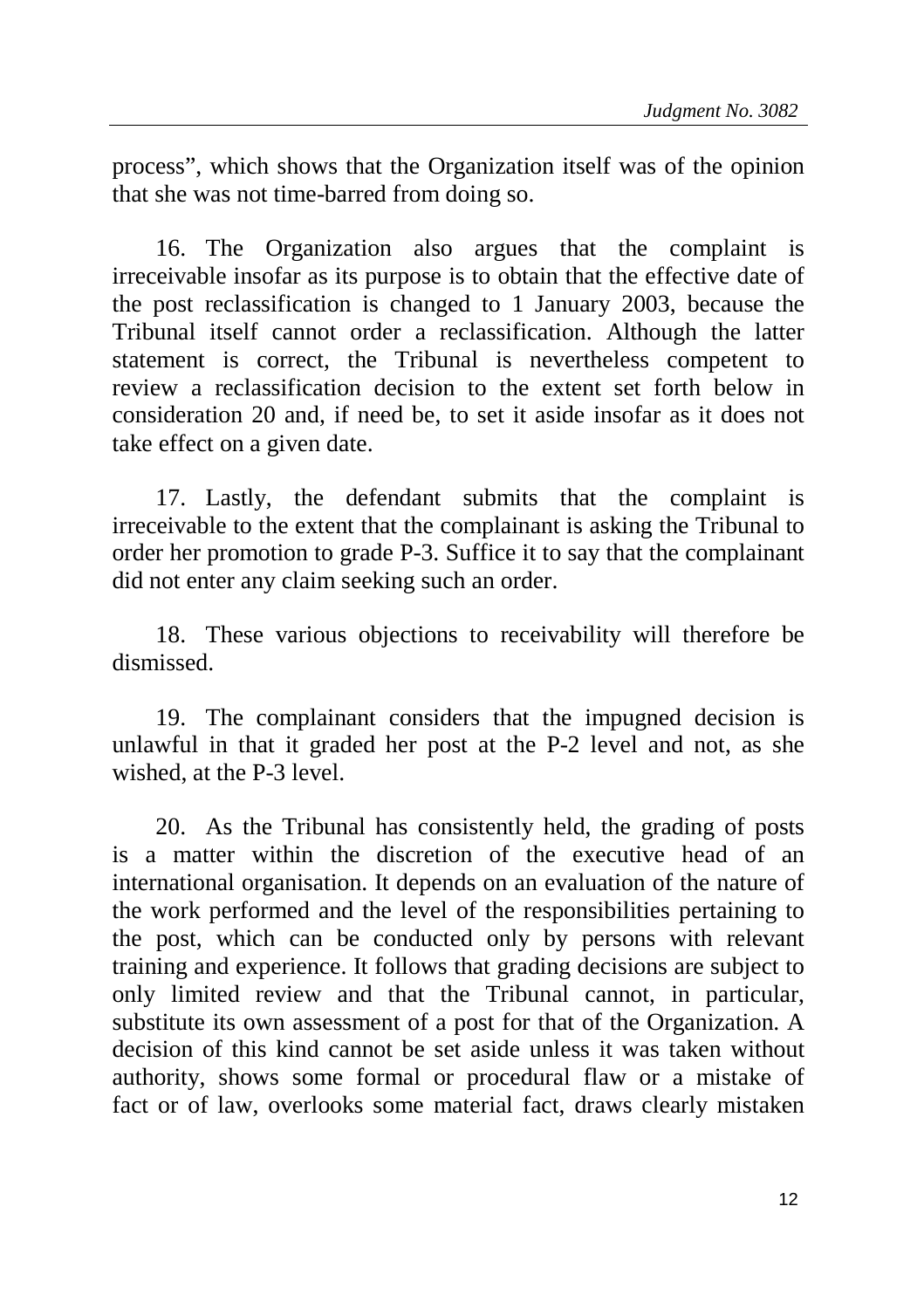conclusions from the facts or is an abuse of authority (see, for example, Judgments 1281, under 2, 2514, under 13, or 2927, under 5).

21. In the instant case, the complainant first submits that the Director-General overlooked certain material facts when he classified her post. She considers that he ignored the attestations from the successive Chairpersons of the Executive Board, for whom she had worked as an assistant, although these senior officials were in a particularly good position to assess the level of duties inherent in her post. However, the fact that these attestations did not lead him to conclude that the post in question ought to be classed at a higher grade does not in any way imply that they were not duly taken into consideration. Furthermore, the Tribunal observes that although, in the documents in question, the Chairpersons of the Executive Board unanimously underline the importance of the complainant's post, none of them expresses an opinion as to the precise level at which it should be graded. Hence it cannot be inferred from these documents that the post should be at the P-3 rather than at the P-2 level. The only written evidence expressing an opinion on this point comes from other authorities and cannot be regarded as sufficient.

22. The complainant also puts forward the more general argument that the author of the impugned decision drew mistaken conclusions from the facts. But, as stated in consideration 20 above, the Tribunal's power of review in this respect is limited to ascertaining that no manifest error has been made, and it is clear that no such error was made in the instant case, where the classification of the post in question at the P-2 level was the result of two successive desk audits, whose reliability and objectivity are not in doubt and which both arrived at the same conclusion.

23. In particular, the complainant's argument that the first desk auditor had told her of the existence of a "similar post to [hers] in Geneva" at the P-4 level cannot be accepted. Indeed, apart from the fact that the possibility that this other post might have been incorrectly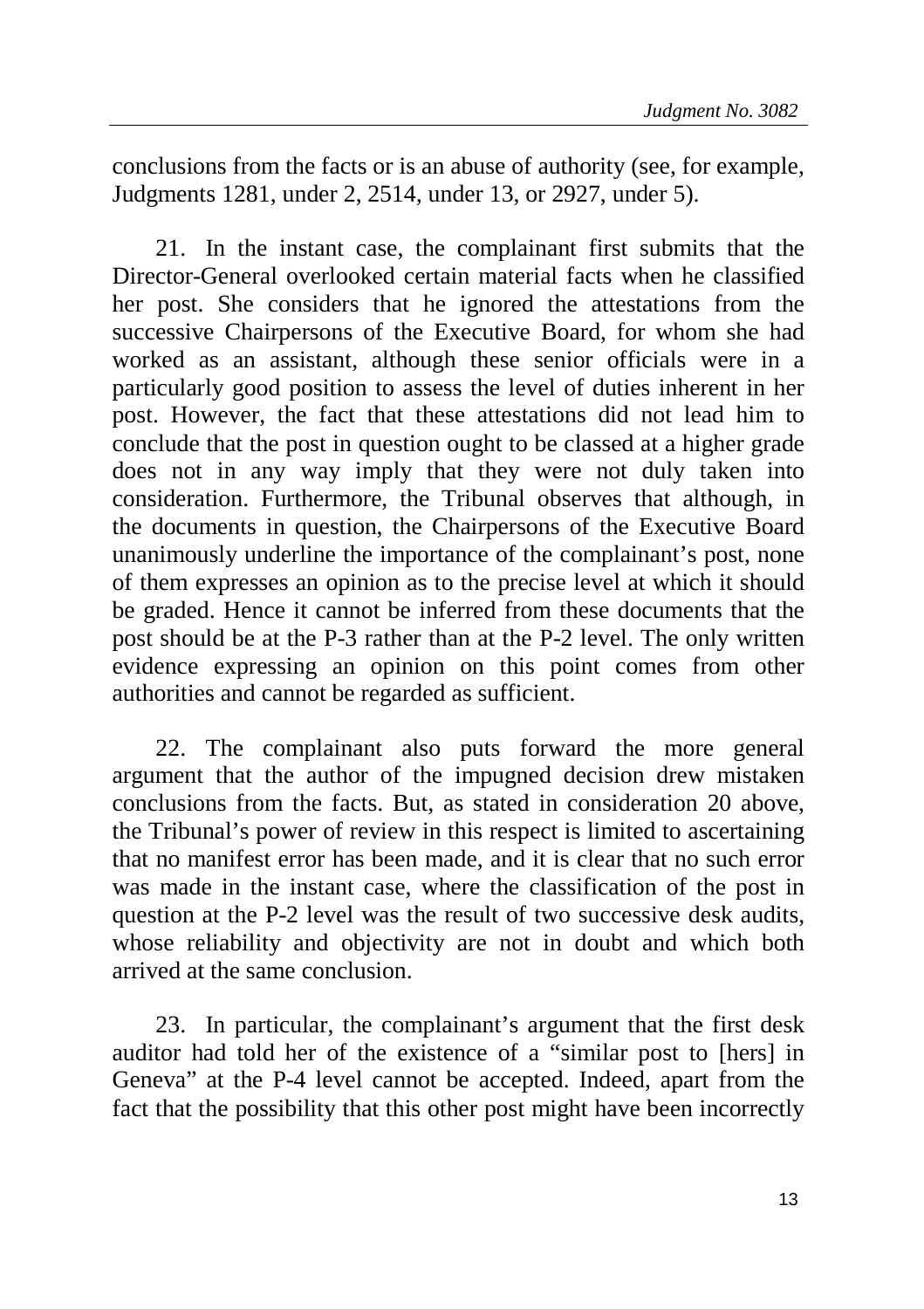graded cannot be excluded, the Tribunal notes that the auditor himself qualified his comment by concluding, as stated above, that the complainant's post was at the P-2 level.

24. The complainant's claim that her post should be upgraded to P-3 will therefore be dismissed.

25. The complainant contests the impugned decision insofar as it did not set the effective date of the reclassification of her post at 1 January 2003, as was the case for the other reclassifications that occurred within the framework of the job evaluation exercise conducted by the JEC and the JERC.

26. According to UNESCO, the disputed reclassification was not directly connected with the job evaluation exercise, since the decision of 3 November 2004 quoted above constituted a final decision to maintain the post in question at grade G-7. That was why the Director-General initially thought that he could make 1 January 2006 the date on which the reclassification to P-2 took effect, which enabled it to be included in the "Reclassification Reserve Exercise" for 2006-2007, and why he subsequently made it 2 November 2004 on the basis of the second desk audit, which led to the complainant's promotion as of 2 November 2005.

27. But it is clear from the above-mentioned facts that the complainant's contestation, which was initiated by the internal complaint lodged on 3 December 2004, did concern the reclassification of her post in the context of the job evaluation exercise. In an attempt to deny that this was so, the defendant points to the fact that the Secretary of the Executive Board had proposed in a memorandum of 12 January 2005 that the post should be upgraded as part of the abovementioned "Reclassification Reserve Exercise" for 2006-2007. But this proposal, which is plainly attributable to considerations of budgetary and administrative expediency, does not in any way call into question the original basis for the complainant's request. Moreover, the Tribunal notes that the Organization itself was not really unaware of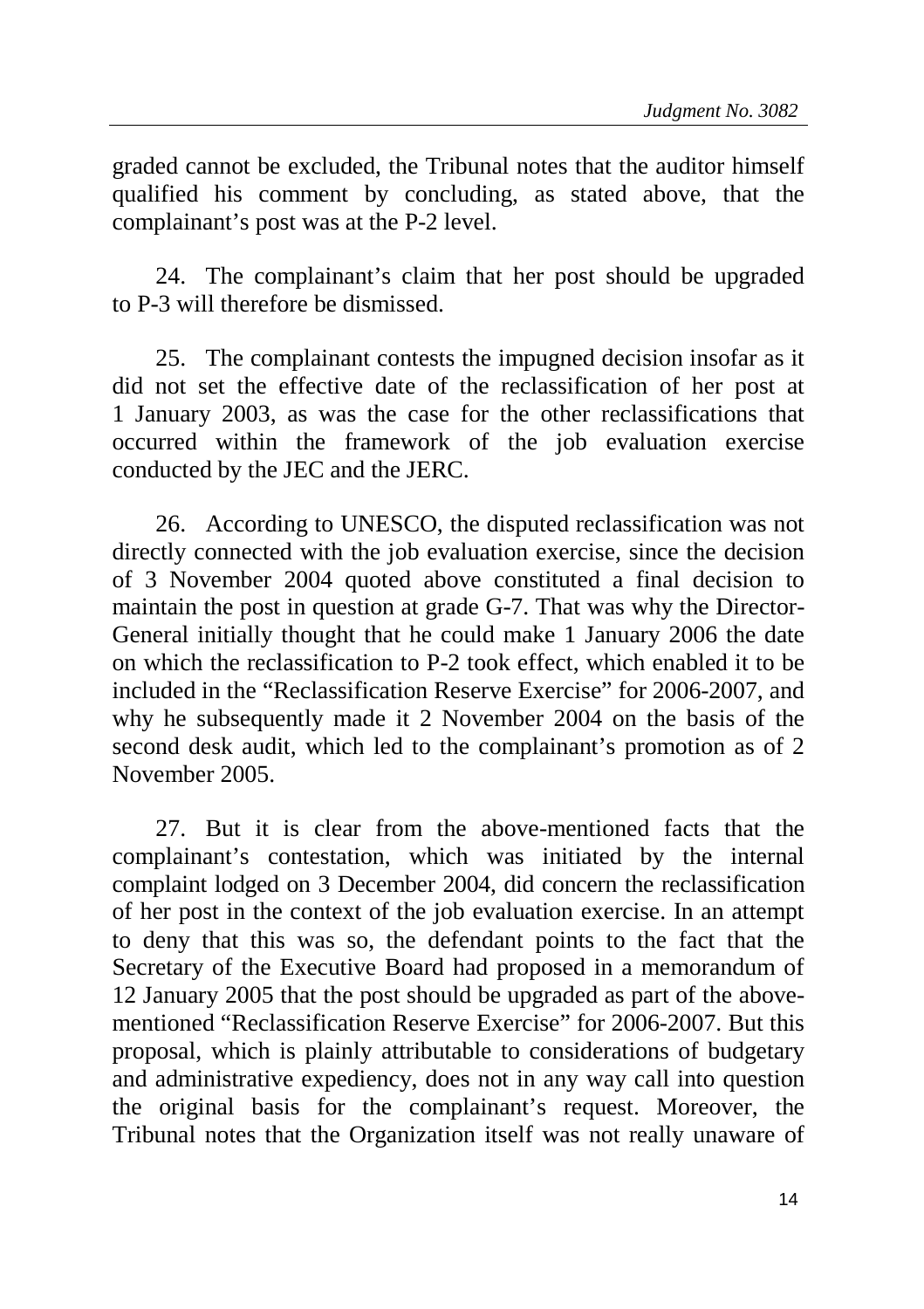this, since the note of 20 June 2006, quoted above, from the Deputy Director-General mentioned, for example, that the discussion on 31 August 2005 concerned "the issues pertaining to the evaluation of [the complainant's] post by the [Job] Evaluation Committee (JEC) and/or the Job Evaluation Recourse Committee (JERC)".

28. As a result of the submission of the internal complaint of 3 December 2004, the Director-General's decision of 3 November 2004 to reclassify the post in the wake of the JEC and the JERC's deliberations had not become final and it can therefore be replaced with a different reclassification effective as of 1 January 2003, as indicated earlier in considerations 13 to 16 concerning the receivability of the present complaint.

29. Moreover, the Organization's argument that the JERC was not competent to reclassify Professional category posts is no justification for not upgrading the post in question to the P-2 level as from 1 January 2003. Indeed, it is clear from the evidence that a procedure for such reclassification did exist and the defendant does not dispute the complainant's statement that several other posts were in fact reclassified in the Professional category following desk audits conducted at that time within that framework.

30. Nevertheless, the upgrading of the post as of 1 January 2003 does of course depend on whether the complainant actually performed P-2 level duties during the reference period considered by the JEC, that is from February 2002 to February 2003. In this regard, the second desk auditor, after having emphasised that the duties inherent in the post had gradually evolved over a period of 15 to 20 years, stated that the earliest document clearly indicating that they corresponded to the P-2 level was the job description of 2 November 2004. In the absence of any other available documentation, he therefore proposed that the post should be upgraded as from that date. But, as the Appeals Board rightly pointed out, that date does not coincide with any change in the substance of the post. On the contrary, it is plain from a memorandum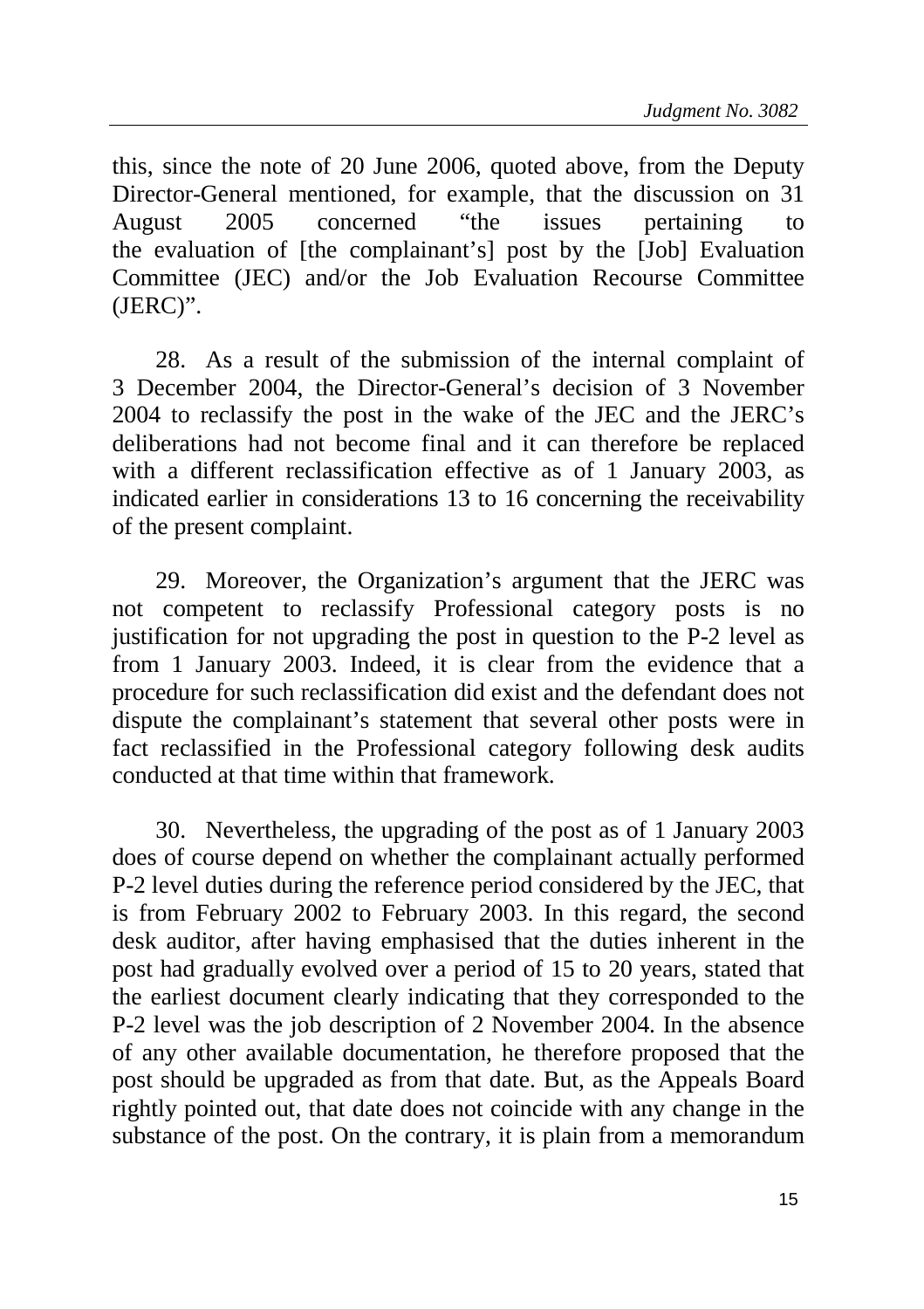of the Secretary of the Executive Board dated 3 December 2004 that this new job description merely "reflect[ed] more faithfully and better highlight[ed] the duties and functions inherent to that post" and that the complainant's responsibilities had in fact been at more or less the same level

for several years. In these circumstances, where it is necessary to determine on the basis of the evidence an issue that is not directly related to the technique of job evaluation, the Tribunal will find that the complainant's post must be regarded as having already comprised P-2 level responsibilities during the period February 2002 to February 2003.

31. It follows from the foregoing that the impugned decision must be set aside insofar as it did not take effect on 1 January 2003. The case will be referred back to the Organization for an examination of the complainant's rights in consequence of this finding.

32. In support of her claim for moral damages, the complainant submits that UNESCO has displayed bad faith and a lack of transparency in handling her case.

33. In this connection, she complains of the fact that the Organization initially refused to send her the two desk audit reports. She did, however, obtain summaries thereof, the conclusions of which contained enough information for her to understand the reasons for the decisions taken by the Director-General and for her to exercise her right of appeal under satisfactory conditions. In addition, as already stated, the defendant produced the full version of the reports in the course of the instant proceedings. In these circumstances, the Tribunal considers that the Organization has not breached its duty to inform the complainant (for comparable cases, see Judgments 2807, under 6, and 2927, under 8 and 12).

34. On the other hand, there is merit in the complainant's submission that UNESCO breached its duty of care towards her and its duty to handle her case promptly, in that it did not conduct the desk audit which she had requested until 2006 and then refused to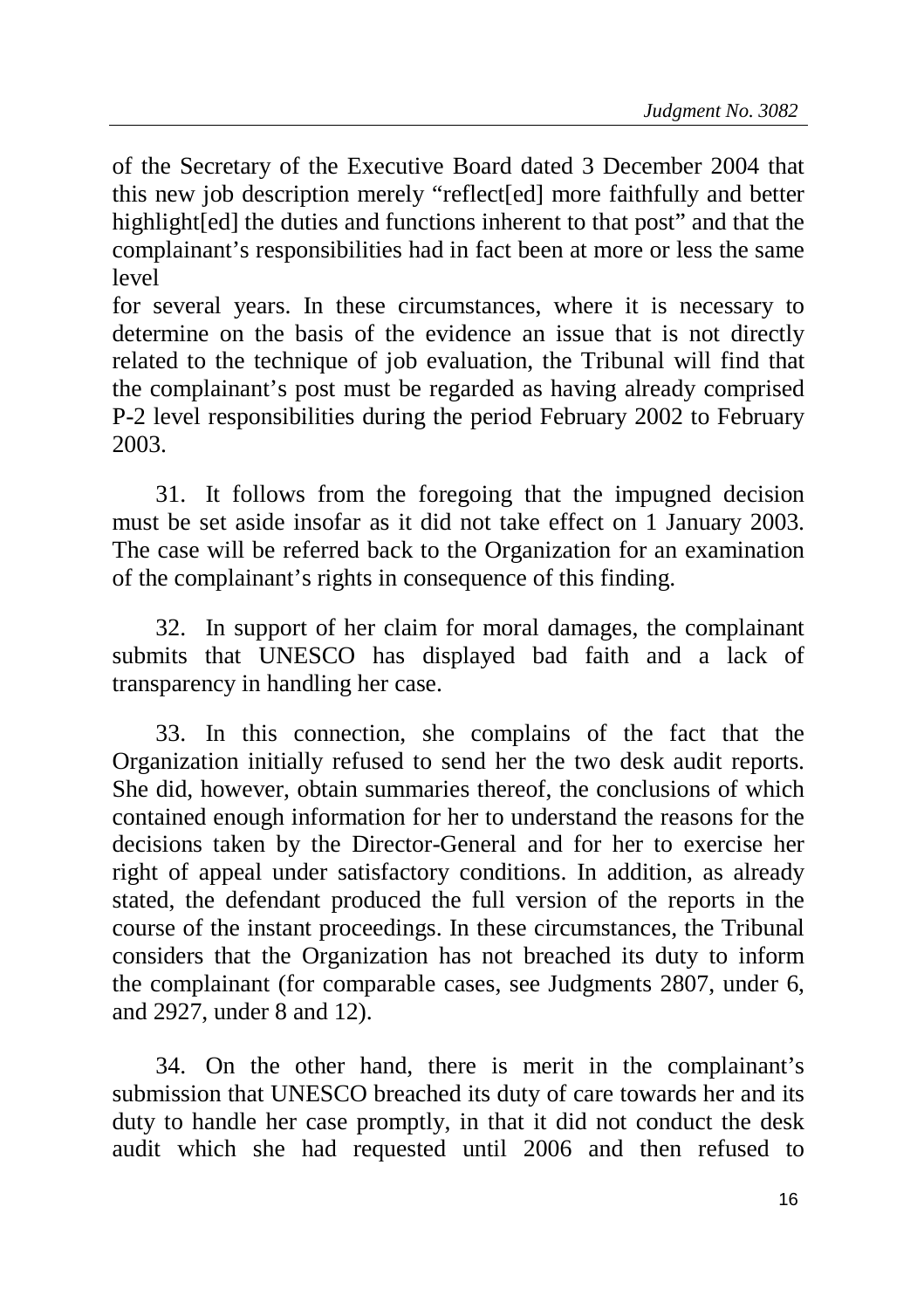implement the reclassification of her post retroactively as of 1 January 2003, when the other reclassifications resulting from the job evaluation exercise took effect. Both the desk audit which the Organization finally agreed to commission in 2006 and the second desk audit in 2009 demonstrated that the classification of the complainant's post at the G-7 level was indeed incorrect. Furthermore, as stated earlier, the Organization was obliged to set the date on which the decision to upgrade the post to the P-2 level took effect at 1 January 2003. These breaches have had the combined effect of unduly delaying the reclassification until the delivery of this judgment, in other words for nine years. This wrongful conduct has caused the complainant moral injury, which may be fairly redressed by awarding her compensation in the amount of 3,000 euros.

35. As the complainant succeeds in part, she is entitled to costs, which the Tribunal sets at 2,000 euros.

## DECISION

For the above reasons,

- 1. The decision of 4 September 2009 is set aside insofar as it did not set the effective date of the reclassification of post SCX-006 at the P-2 level at 1 January 2003.
- 2. The case is remitted to UNESCO for an examination of the complainant's rights in consequence of the setting aside of that decision.
- 3. The Organization shall pay the complainant 3,000 euros in compensation for moral injury.
- 4. It shall also pay her costs in the amount of 2,000 euros.
- 5. All other claims are dismissed.